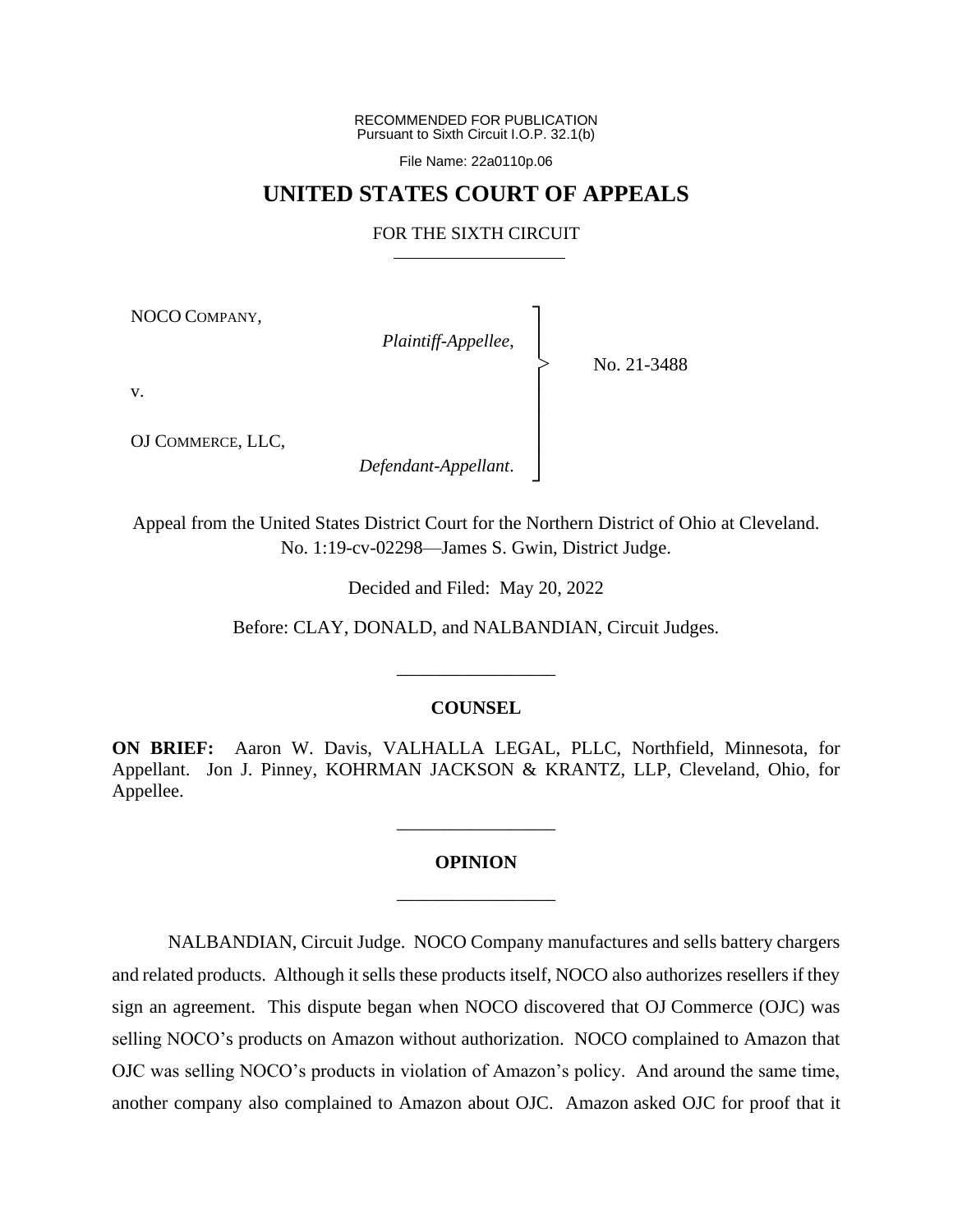was complying with its policy. But OJC didn't provide adequate documents and Amazon temporarily deactivated OJC's account. Now, OJC blames NOCO. It argues that NOCO submitted false complaints, and it brings three claims against NOCO: defamation, tortious interference with a business relationship, and a violation of the Ohio Deceptive Trade Practices Act.

To succeed on these claims, though, OJC must establish that NOCO was the proximate cause of its injury. But it can't do this because three intervening causes broke the causal chain, relieving NOCO of any liability. Thus, the district court rejected OJC's claims on summary judgment, and we **AFFIRM**.

I.

NOCO produces battery chargers and related products. It sells these products online and to authorized resellers, who must sign an agreement with NOCO. Under the agreement, the resellers can only sell to customers, not to retailers. And the resellers must abide by NOCO's minimum-advertised-price policy.

One reseller, CWR Electronics, broke the agreement and sold NOCO's products to OJC, an online retailer. And, in March 2016, OJC began selling the products on Amazon without a reseller agreement with NOCO. So NOCO complained to Amazon. And Amazon removed the items from its platform.

About two years later, NOCO again found that OJC was selling its products on Amazon. So it sent a letter to OJC demanding that it either sign the reseller agreement or stop selling NOCO's products. But its efforts were futile, so NOCO submitted multiple reports to Amazon.

NOCO submitted these reports under Amazon's anti-counterfeiting policy. That policy prohibits a seller from listing counterfeit products and products that infringe on another's intellectual property. It also permits Amazon to ask for proof of authenticity and authorization to sell. And even though OJC claims that the NOCO products it was selling were genuine, NOCO alleged that the policy covered OJC's listings because OJC sold NOCO's products without authorization.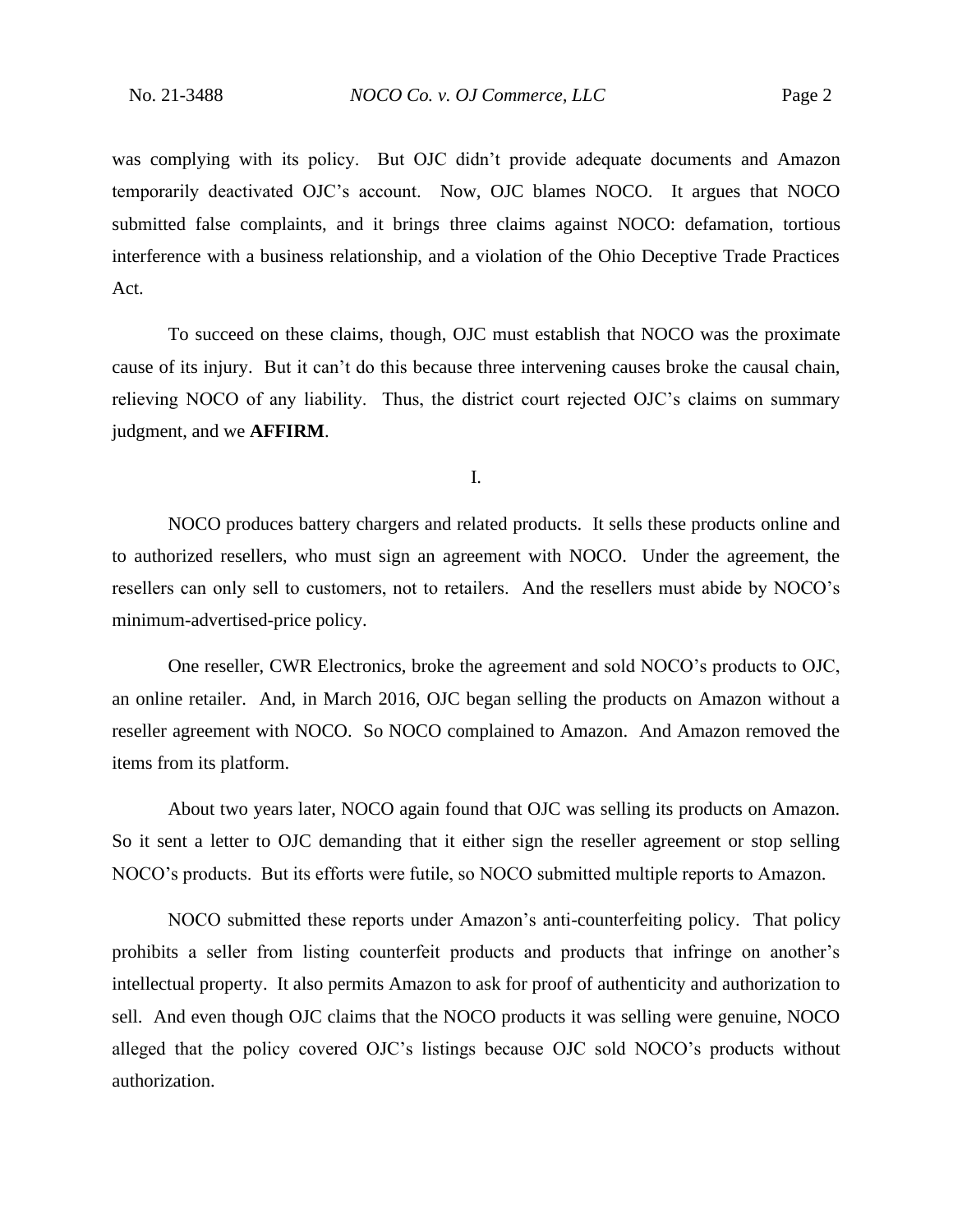NOCO was doing what Amazon encourages rights owners to do; namely, to notify it of any violations. But importantly, Amazon investigates and acts based on its own independent review. So any decision that a seller is violating Amazon's policy is based on Amazon's independent investigation.

And here Amazon investigated. From October 2, 2019, to January 6, 2020, NOCO filed six complaints. In response to each, Amazon sent a warning to OJC that it was violating NOCO's intellectual property rights. Amazon removed the products from the website and gave OJC ninety days to provide documents to the contrary.

In response to Amazon's first warning, OJC submitted a letter from CWR stating that OJC was allowed to buy (not sell) NOCO products. But Amazon was not satisfied and did not reinstate the listing. In response to another email, OJC told Amazon that it was an "authorized reseller" of NOCO's products. (R. 37-12, Gardner's Dec. 30, 2019, Email to Amazon, PageID 424.) But again, Amazon rejected this and asked for other documents.

Then on January 14, 2020, another party entered the scene. Emson, a manufacturer, filed a complaint with Amazon stating that OJC violated its patent. About two weeks later, on January 29, Amazon sent OJC a final warning. It gave OJC seventy-two hours to provide documentation or risk having its account deactivated. Three days later, Amazon deactivated the account. The reason? Amazon had "not received a valid plan of action addressing the listings" that OJC was warned about earlier. (R. 36-10, PageID 340-42.) One of the listings was for a NOCO product, the other was for an Emson product. Other than this, OJC has given no evidence for why Amazon deactivated its account.

Two days later, though, Amazon restored OJC's account. Amazon gave no reason why.

This diversity action began while these events were going on. NOCO sued OJC in October 2019 for selling its products without authorization. OJC countersued NOCO for (1) defamation, (2) tortious interference with a business relationship, and (3) a violation of the Ohio Deceptive Trade Practices Act.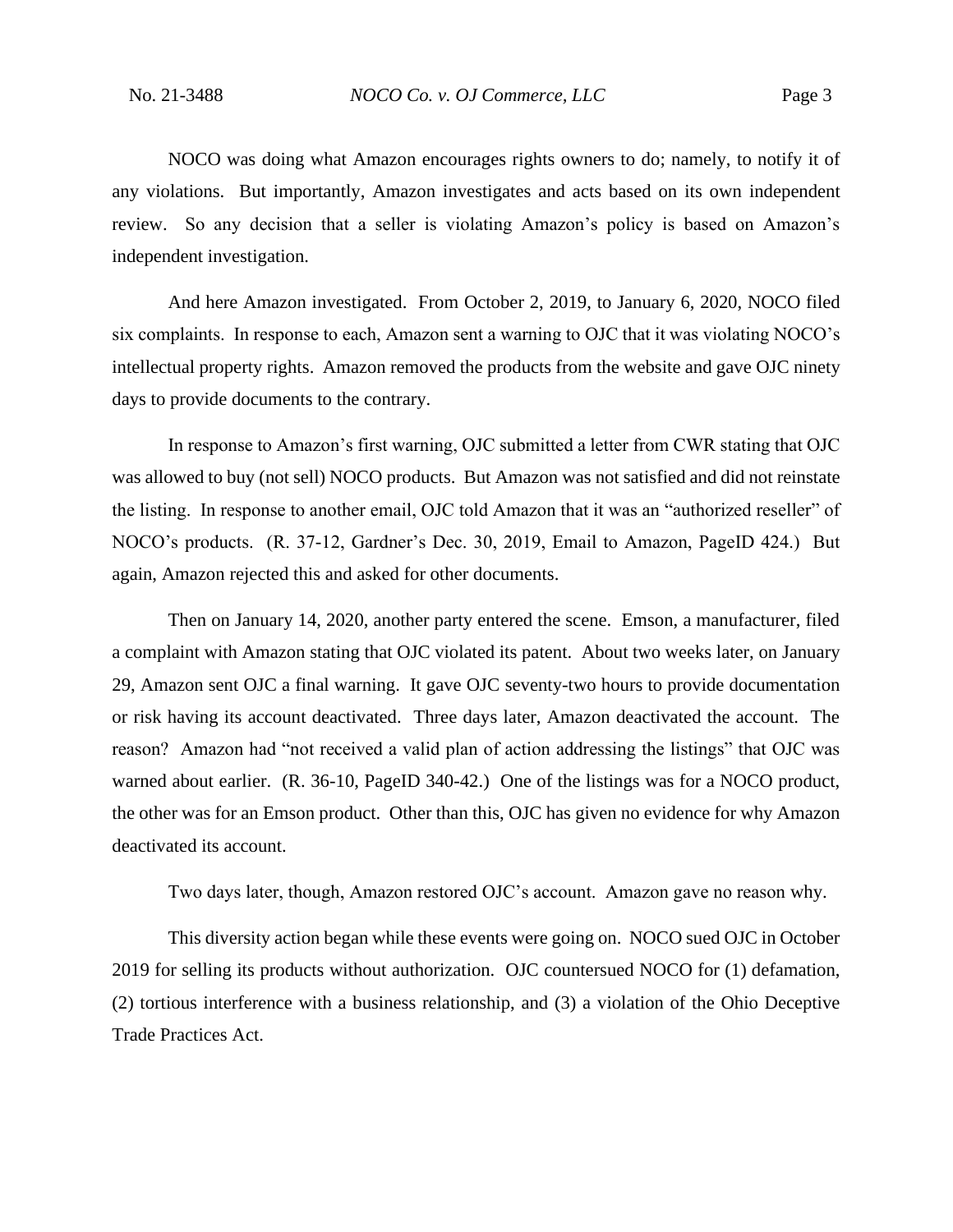After discovery and the filing of amended pleadings, both parties moved for summary judgment. The district court granted both motions. Relevant here, the court held that OJC failed to show that NOCO was the proximate cause of its injury. And because all three of OJC's claims require proximate cause, they all fail. Only OJC appealed.

II.

Before we get to the merits, we must be satisfied that we have jurisdiction. *JPMorgan Chase Bank v. Winget*, 920 F.3d 1103, 1105 (6th Cir. 2019). Neither party contests, or even addresses, the issue. But we must address it sua sponte if we have doubt. *See Rote v. Zel Custom Mfg. LLC*, 816 F.3d 383, 392 (6th Cir. 2016). And here, we do.

OJC, the appellant, is the original defendant. Its appeal is from the dismissal of its counterclaims brought in response to NOCO's amended complaint. NOCO brought its original complaint as a federal question case arising under trademark law. *See* 28 U.S.C. § 1338(a). It explicitly brought claims under 15 U.S.C. § 1114 for trademark infringement and 15 U.S.C. § 1125 for trademark dilution. From the face of that initial complaint, there was no reason to question jurisdiction.

But that original complaint is not the operative complaint here. The trial court dismissed much of NOCO's original complaint, including its claim for trademark infringement, under the "first sale exception" doctrine (though not the claim for trademark dilution). Following that dismissal, which is uncontested now, and some discovery, NOCO filed an amended complaint. The amended complaint, of course, supersedes the original complaint. And it must stand on its own jurisdictional basis. *See Rockwell Int'l Corp. v. United States*, 549 U.S. 457, 473 (2007) ("[W]hen a plaintiff files a complaint in federal court and then voluntarily amends the complaint, courts look to the amended complaint to determine jurisdiction."). There is a question here whether it does. The amended complaint cited no federal statutes, even though NOCO again invoked only federal question jurisdiction. Instead, the amended complaint brought one count for relief under Ohio Revised Code § 2721.03, which is part of Ohio's Declaratory Judgment Act. And although state laws may "arise under" federal trademark law, *see Gunn v. Minton*, 568 U.S.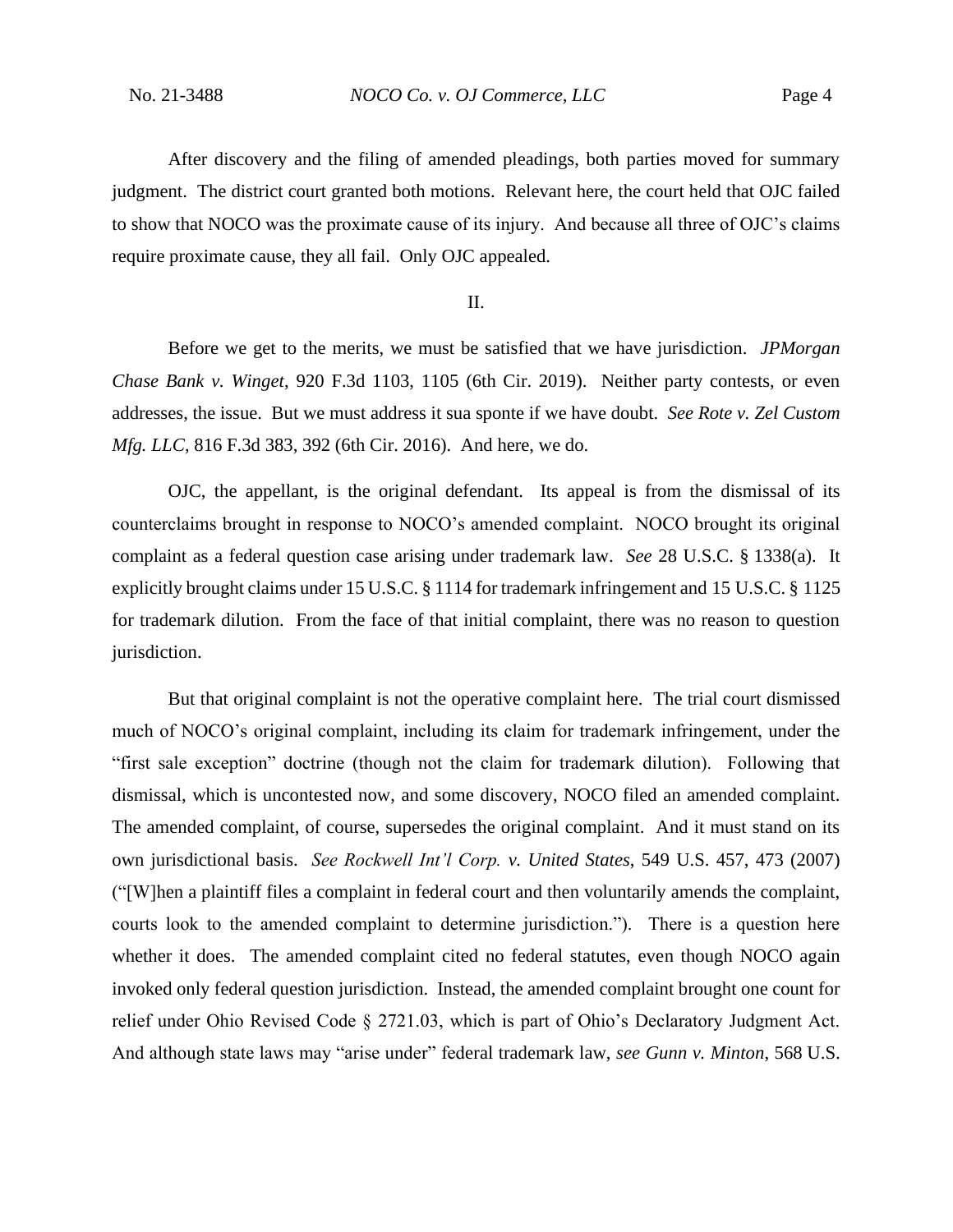251, 258-59 (2013), that's typically only where the resolution of the claim calls for interpreting federal law, *see Christianson v. Colt Indus. Operating Corp.*, 486 U.S. 800, 808 (1988).

But the lack of federal jurisdiction over the initial complaint would not end our inquiry nor would it doom this appeal. NOCO has not appealed the court's rejection of its amended complaint on summary judgment. Instead, this appeal is about the court's rejection of OJC's counterclaims. And even when a court lacks subject matter jurisdiction over an initial complaint, it may resolve counterclaims where it has an independent basis for jurisdiction over those claims. *Safeco Ins. Co. of Am. v. City of White House*, 36 F.3d 540, 546 (6th Cir. 1994); *see also* 6 Charles Alan Wright & Arthur R. Miller, *Federal Practice and Procedure* § 1414 (3d ed. 2021) ("[I]f the court determines that there is no basis for federal jurisdiction over plaintiff's original claim, then it cannot proceed to adjudicate a compulsory counterclaim that does not have an independent jurisdictional basis."). OJC brought its counterclaims asserting diversity jurisdiction under 28 U.S.C. § 1332. And unlike NOCO, it made specific allegations about the diversity of citizenship between the parties and the amount in controversy. NOCO didn't move to dismiss on that jurisdictional ground and we have no reason to doubt it. So we can exercise jurisdiction over OJC's counterclaims here regardless of the status of the amended complaint.

And even if we may, in our discretion, refuse jurisdiction, we see no reason for doing so here. *See, e.g.*, *Columbia Gas Transmission Corp., v. Drain*, 191 F.3d 552, 559 (4th Cir. 1999) (recognizing the "usual rule" that a court "may exercise jurisdiction over a compulsory counterclaim after the original claim has been dismissed" if "the counterclaim has an independent basis for jurisdiction" but refusing to do so); *see also* Wright & Miller, *supra*, § 1414 ("If the counterclaim does present an independent basis of federal jurisdiction, however, the court *may* adjudicate it . . . despite the dismissal of plaintiff's complaint" (emphasis added)).

### III.

We review a grant of summary judgment de novo. *Ohio State Univ. v. Redbubble, Inc.*, 989 F.3d 435, 441 (6th Cir. 2021). Summary judgment is appropriate only if the movant, here NOCO, "shows that there is no genuine dispute as to any material fact and the movant is entitled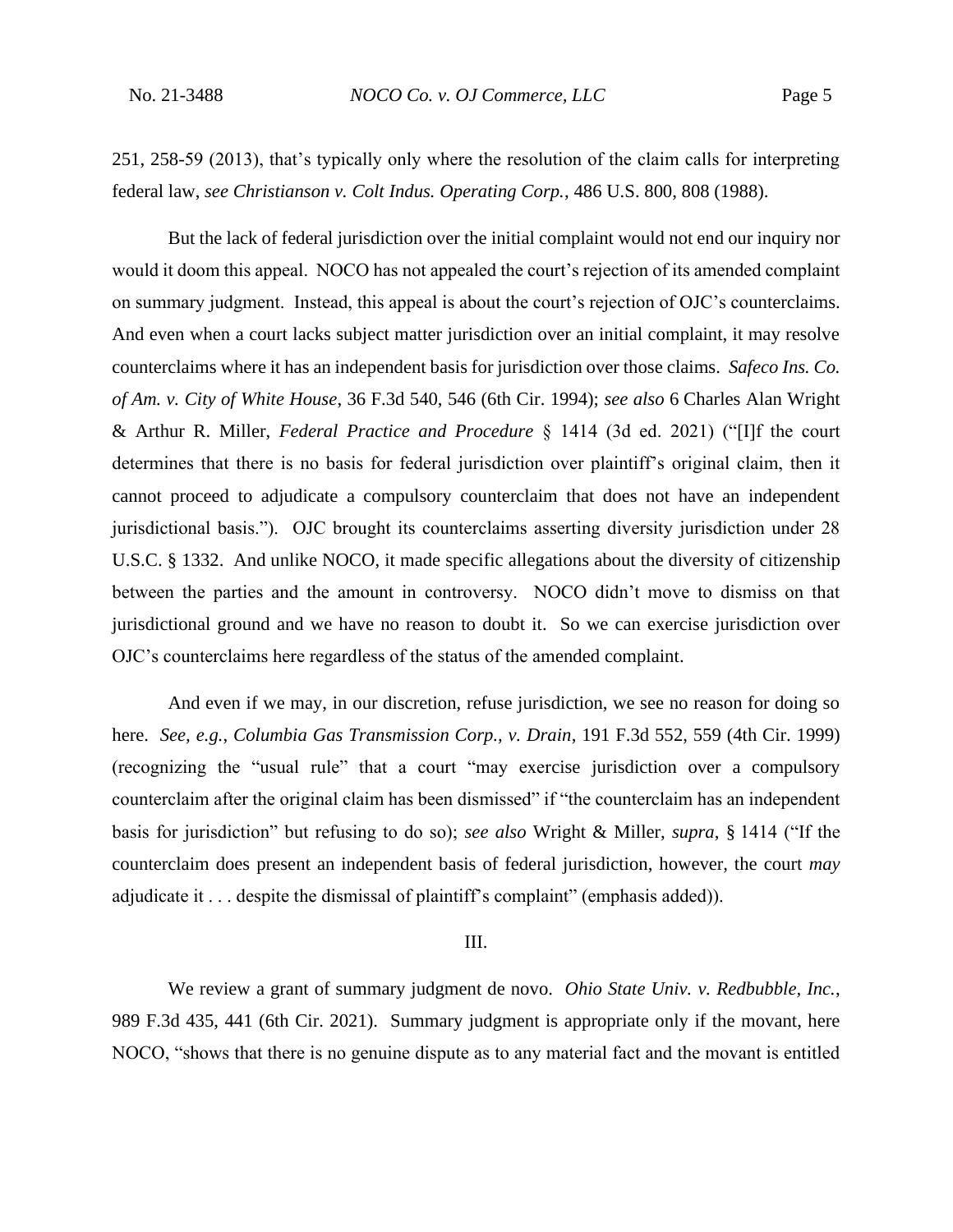to judgment as a matter of law." Fed. R. Civ. P. 56(a). We view the evidence in the light most favorable to the nonmoving party, here OJC. *Mays v. LaRose*, 951 F.3d 775, 783 (6th Cir. 2020).

#### IV.

OJC brings three claims against NOCO: defamation, tortious interference with a business relationship, and a violation of the Ohio Deceptive Trade Practices Act.**<sup>1</sup>** All three claims require that OJC prove that NOCO was the proximate cause of its injury.**<sup>2</sup>** But OJC can't. That's because three intervening causes break the causal chain and relieve NOCO of liability. These are: (1) Emson's complaint, (2) Amazon's independent investigation and decision, and (3) OJC's opportunity to prevent the harm to itself. So NOCO is entitled to summary judgment.**<sup>3</sup>**

**<sup>1</sup>**OJC argues that NOCO's complaints to Amazon were defamation per se, entitling it to a presumption of damages. But OJC has not submitted the contents of NOCO's complaints into the record. And without the statements, OJC cannot argue that they were defamatory per se. This is because "[d]efamation per se occurs when material is defamatory on its face." *Ne. Ohio Elite Gymnastics Training Ctr., Inc. v. Osborne*, 916 N.E.2d 484, 490 (Ohio 9th Dist. 2009) (internal quotation omitted). Without the content of the complaints, it is impossible to determine whether they were defamatory on their face. *Cf. Desai v. Charter Commc'n, LLC*, 835 F. App'x 25, 29 (6th Cir. 2020); *Voyticky v. Vill. of Timberlake*, 412 F.3d 669, 678 (6th Cir. 2005) (affirming summary judgment for the defendant when the plaintiff failed to place the allegedly defamatory statements into the record). This is especially true here because the anti-counterfeiting policy includes authorization to sell authentic goods. So there is no evidence that NOCO made any false statements to Amazon, even if it believed that OJC were selling authentic goods.

**<sup>2</sup>**Defamation requires that the plaintiff show: "(1) that a false statement of fact was made, (2) that the statement was defamatory, (3) that the statement was published, (4) that the plaintiff suffered injury as a proximate result of the publication, and (5) that the defendant acted with the requisite degree of fault . . . ." *Anthony List v. Driehaus*, 779 F.3d 628, 632-33 (6th Cir. 2015) (quoting *Am. Chem. Soc. v. Leadscope, Inc.*, 866 N.E.2d 151 (Ohio 2012)). Tortious interference with a business relationship requires a plaintiff to show: "(1) a business relationship, (2) the wrongdoer's knowledge thereof, (3) an intentional interference causing a breach or termination of the relationship, and (4) damages . . . ." *Westfall Auto Sales, LLC v. Zurich Am. Ins. Co.*, 2021 WL 5298540, at \*4 (6th Cir. Nov. 15, 2021). And finally, under the Ohio Deceptive Trade Practices Act, the plaintiff "need only establish an injury that was proximately caused by a person who commits a deceptive trade practice" listed in the act. *Torrance v. Rom*, 157 N.E.3d 172, 189 (Ohio 8th Dist. 2020).

**<sup>3</sup>**OJC argues that it is improper to grant summary judgment on the question of proximate cause because it is a question for the jury. (Appellant's Br. at 23.) It's true that proximate cause is generally a question for the jury under Ohio law. *Nye v. CSX Transp., Inc.*, 437 F.3d 556, 564 (6th Cir. 2006) (discussing Ohio law). But "if the plaintiff's evidence on the issue of proximate cause requires mere speculation and conjecture to determine the cause of the event . . . , then the defendant is entitled to summary judgment." *Id.* As explained below, OJC has not shown that there is an issue of material fact as to proximate causation. So the question is not for the jury.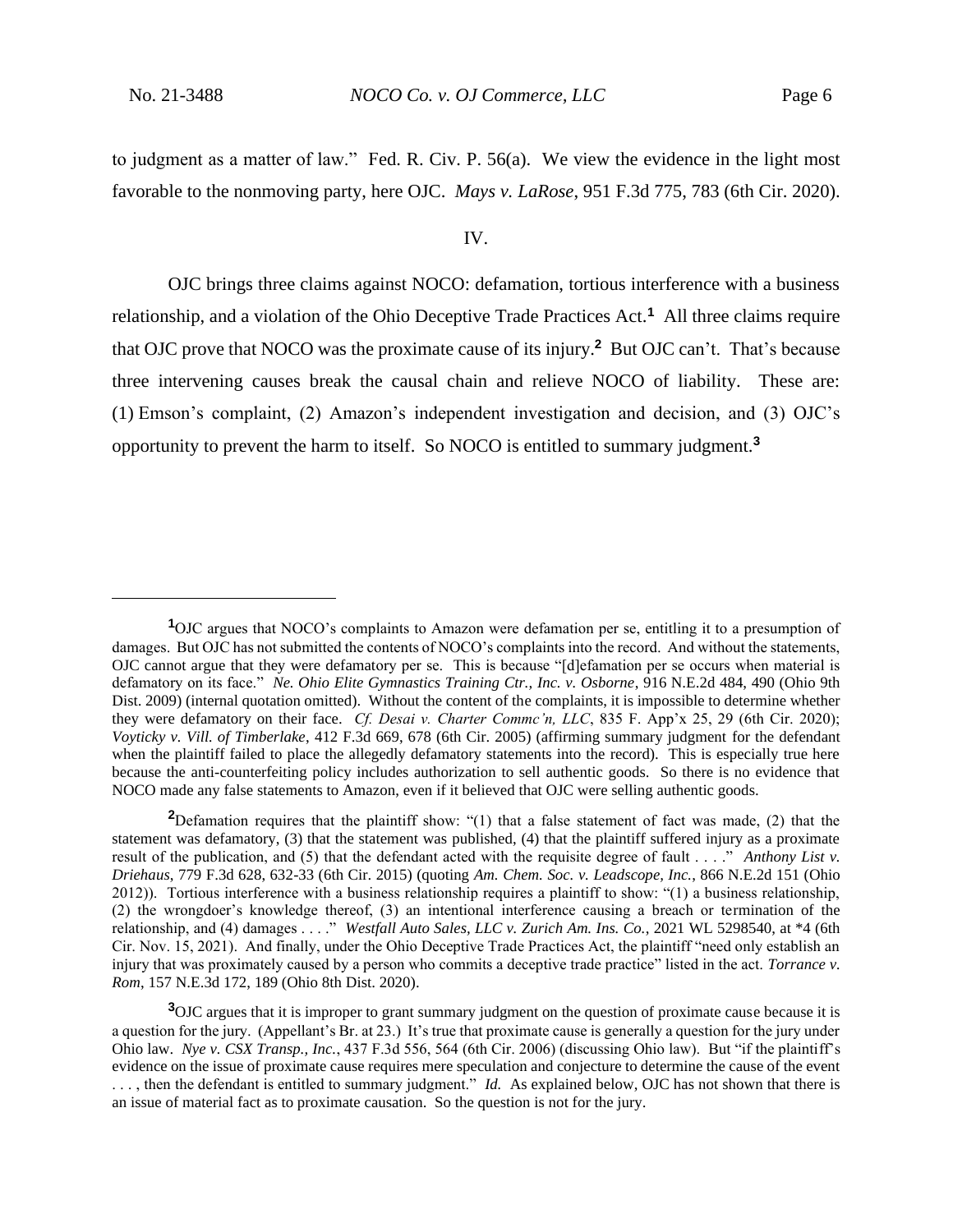A.

We begin with some general principles of proximate cause. In Ohio, "the proximate cause of an event is that which is a natural and continuous sequence, unbroken by any new, independent cause, produces that event and without which that event would not have occurred." *Aiken v. Indus. Comm'n*, 53 N.E.2d 1018, 1020 (Ohio 1944).

The term "proximate cause" is a bit of a misnomer. *Johnson v. Univ. Hosps. of Cleveland*, 540 N.E.2d 1370, 1377 (Ohio 1989) ("Proximate cause" is "an unfortunate term" (quoting Prosser & Keeton, *The Law of Torts* § 41, at 264 (5th ed. 1984))); *Hester v. Dwivedi*, 733 N.E.2d 1161, 1165 (Ohio 2000). Indeed, it's not about causation, but "the limitations . . . upon the actor's responsibility for the consequences of the actor's conduct." *See id.*; *see also* 1 Dan B. Dobbs, et al., *The Law of Torts* § 198 (2d ed. 2011) (explaining that a better term for proximate cause is "scope of liability"). This means that the plaintiff must show that the defendant should be held liable for causing the injury. *See Hester*, 733 N.E.2d at 1166.

But it doesn't make sense to hold the defendant liable for every potential cause that stems from his action. *Id.* at 1165 (calling this limitation the "outer bounds of causation"). For example, suppose a surgeon negligently performs a vasectomy that leads to his patient fathering a child. Should the surgeon be liable if that child later sets fire to a barn? The law says no. *See* Dobbs, *supra*, § 198; *cf. Johnson*, 540 N.E.2d at 1378 (holding that in wrongful pregnancy actions parents can recover for costs of the pregnancy but not for the costs of child-rearing). So we ask if the defendant's action and the plaintiff's injury are connected to such a "significant degree" as to justify "imposing liability." *Walls v. Durrani*, No. C-200167, slip op. at 2, 2021 WL 5860869 (Ohio 1st Dist., Dec. 10, 2021).

The thing is, though, there will always be some cause between the initial action and the injury. *See* Dobbs, *supra*, § 201. In fact, it's "inevitabl[e]" that "something" even "if only the movement of air" will "intervene between the defendant's act and the plaintiff's injury." *Id.*; *cf. Johnson*, 540 N.E.2d at 1377 ("In a philosophical sense, the consequences of an act go forward to eternity, and the causes of an event go back to the dawn of time." (quoting Prosser, *supra*, at 264)).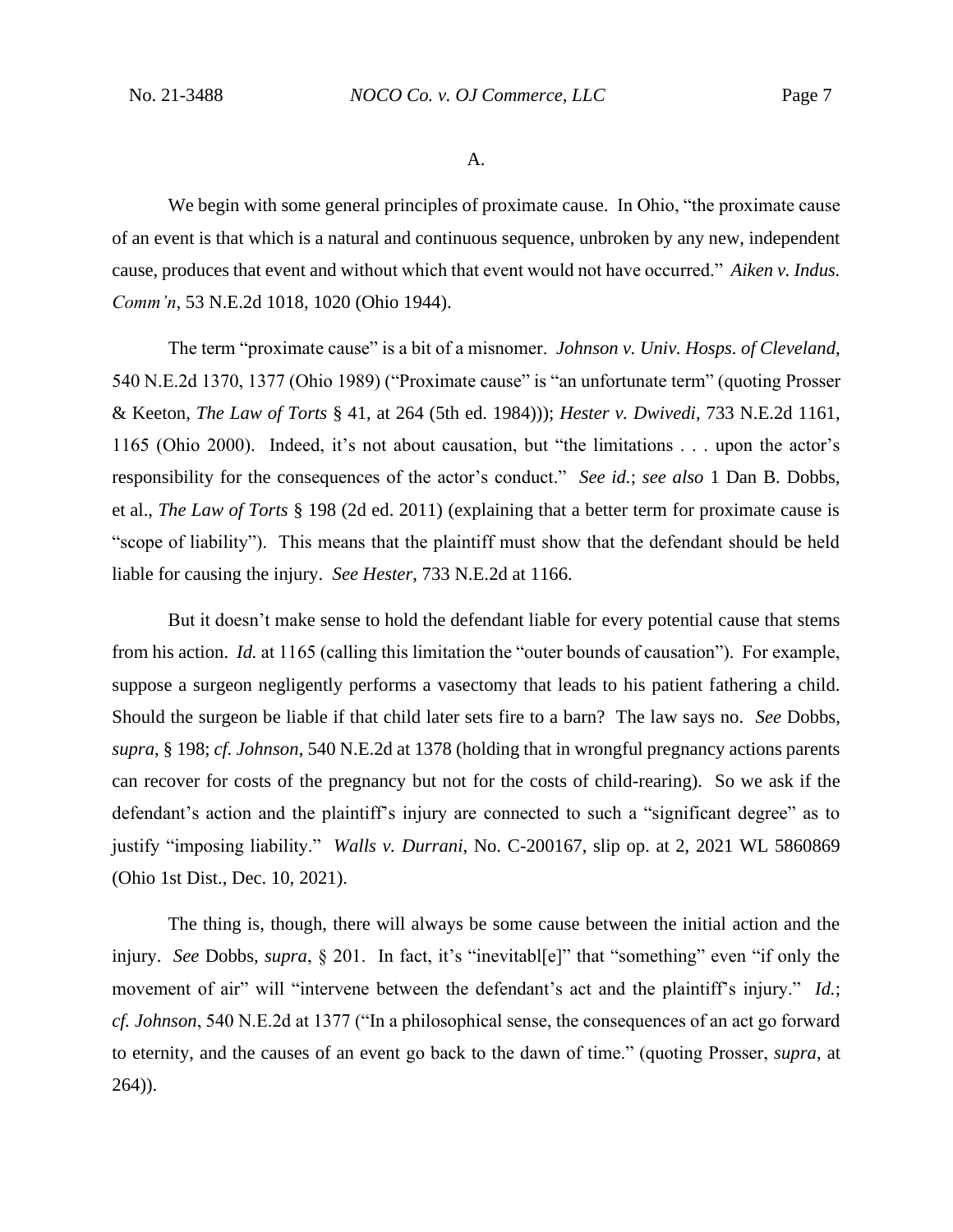Sometimes these intervening acts "unite[] with the original act to cause injury." *Doyle v. Fairfield Machine Co.*, Inc., 697 N.E.2d 667, 680 (Ohio 11th Dist. 1997). This happens when the original cause "put in motion the sequence of events leading to the injury." *Id.* at 679. In that case, the original wrongdoer is still liable. *Id.* And this is why an event can have more than one proximate cause. *Murphy v. Carrollton Mfg. Co.*, 575 N.E.2d 828, 830 (Ohio 1991).

At other times, however, an intervening cause will break the causal chain. *Czarney v. Porter*, 853 N.E.2d 692, 694 (Ohio 8th Dist. 2006) (citing *Queen City Terminals, Inc. v. Gen. Am. Transp. Corp.*, 653 N.E.2d 661, 670 (Ohio 1995)). Courts call this a superseding cause. *See McRoberts v. Dayton Power Light Co.*, 757 N.E.2d 1230, 1236 (Ohio 2d Dist. 2001). And in that case, the original party is no longer liable. *Id.*

What's the difference under Ohio law? Foreseeability. If the intervening cause was "reasonably foreseeable" by the original actor, then the original actor will be liable. *Cascone v. Herb Kay Co.*, 451 N.E.2d 815, 819 (Ohio 1983). In other words, even if there is an intervening event, the defendant will still be liable if he could have reasonably foreseen the intervening event. For example, if the defendant negligently spills gasoline in a place where children usually play, and one of the children sets the gasoline on fire, the defendant could be liable for the injury that results. *See Cascone*, 451 N.E.2d at 820.

### B.

With that in mind, we turn to the three intervening causes in this case. Remember these were: (1) Emson's complaint, (2) Amazon's independent investigation, and (3) OJC's own action in failing to prevent the harm. Each of these presents a different scenario but the underlying question is the same: Whether these causes supersede the causal chain and relieve NOCO of liability. We think they do.

*Emson's Complaint*. As noted above, Emson complained to Amazon about OJC's infringement of its patent. This complaint could have, by itself, led to Amazon's investigation. So, in this scenario, the acts of a third party independently could have caused the harm. Is that a superseding cause that relieves NOCO of responsibility? The answer depends on foreseeability.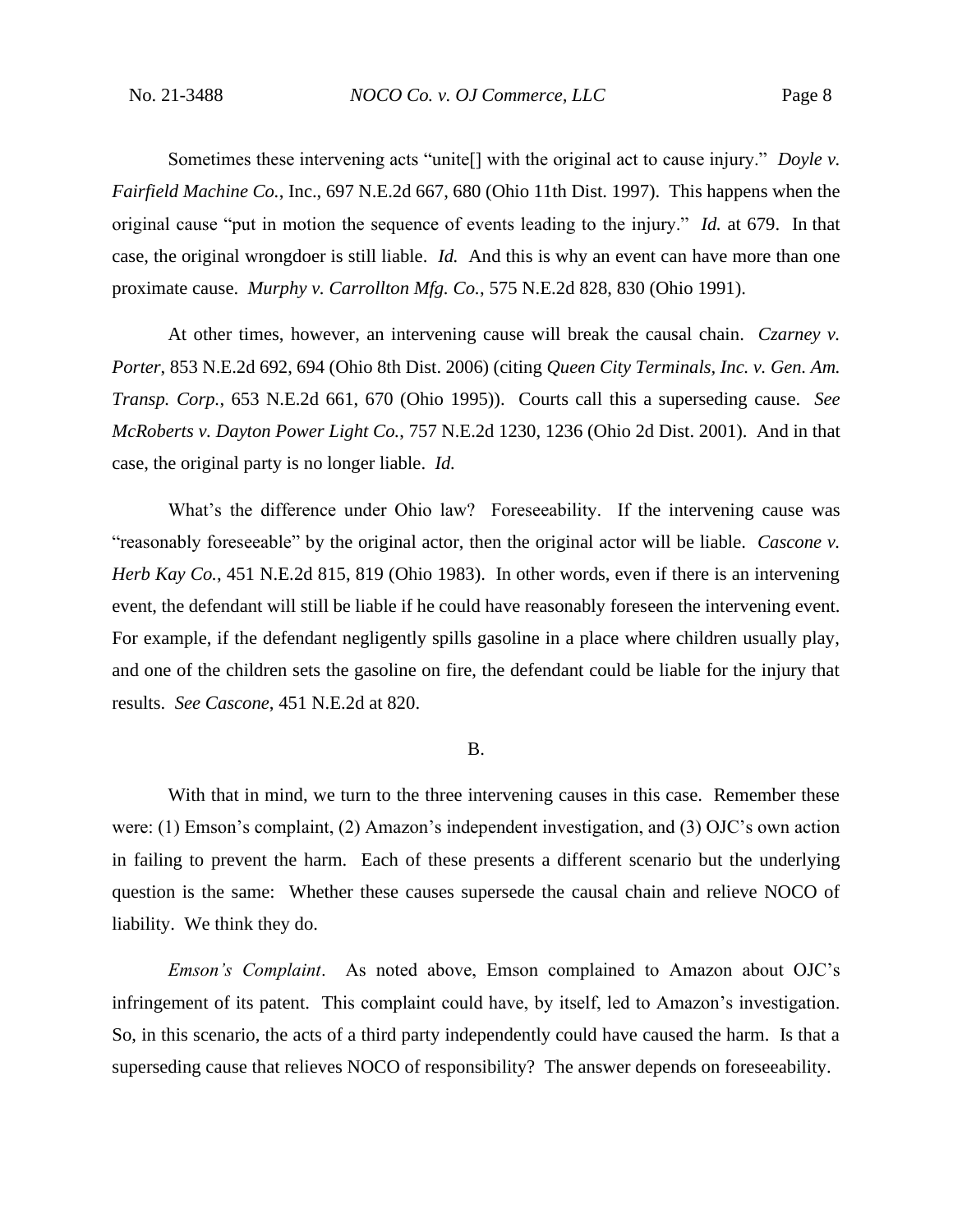The acts of a third party that independently cause the plaintiff's harm are a superseding cause only if the defendant couldn't have foreseen it. *See Taylor v. Webster*, 231 N.E.2d 870, 872- 73 (Ohio 1967). But that act must be "an efficient, independent, and self-producing cause of the injury" to break the causal chain. *Smith v. Hess*, 108 N.E.3d 1266, 1272 (Ohio 2d Dist. 2018).

Consider two cases from Ohio. Both involved BB guns. In one, a high schooler took a BB gun from his friend's room during a party, shot at the plaintiff, and injured her eye. *Morner v. Giuliano*, 857 N.E.2d 602, 604 (Ohio 12th Dist. 2006). His actions "broke the causal chain" and relieved the defendant of any negligence in storing the gun. *Id.* at 611. That's because not only were these acts "independent" of the defendant, but he "could not have reasonably foreseen" them. *Id.* Yet the Supreme Court of Ohio, faced with a very similar fact pattern, came out the other way. *See Taylor*, 231 N.E.2d at 871. In that case, a mother gave her ten-year-old son a BB gun while his friends were around. *Id.* Unsurprisingly, he fired it and injured the plaintiff's eye. *Id.* Because this was foreseeable, the Ohio Supreme Court held that the mother could be liable for the injury. *Id.* at 873.

Now consider Emson's complaint here. To relieve NOCO of liability, the complaint must (1) have been an "efficient, independent, and self-producing" cause that (2) NOCO couldn't foresee. Emson's complaint checks both boxes.

Emson was a third party who independently complained to Amazon that OJC was violating its patent just two weeks before Amazon deactivated OJC's account. That complaint led Amazon to investigate. And Amazon cited it as a reason for deactivating OJC's account. So, by itself, that complaint could have led to the deactivation of OJC's account. Thus, it was just the kind of "efficient, independent, and self-producing" cause that could break the causal chain.

And NOCO couldn't foresee Emson's complaint. Emson is a different company from NOCO. Nothing in the record suggests that NOCO knew that OJC was violating Emson's patent or that Emson would complain to Amazon. So Emson's complaint was an "efficient, independent, and self-producing" cause of the injury that wasn't foreseeable and relieves NOCO of any responsibility.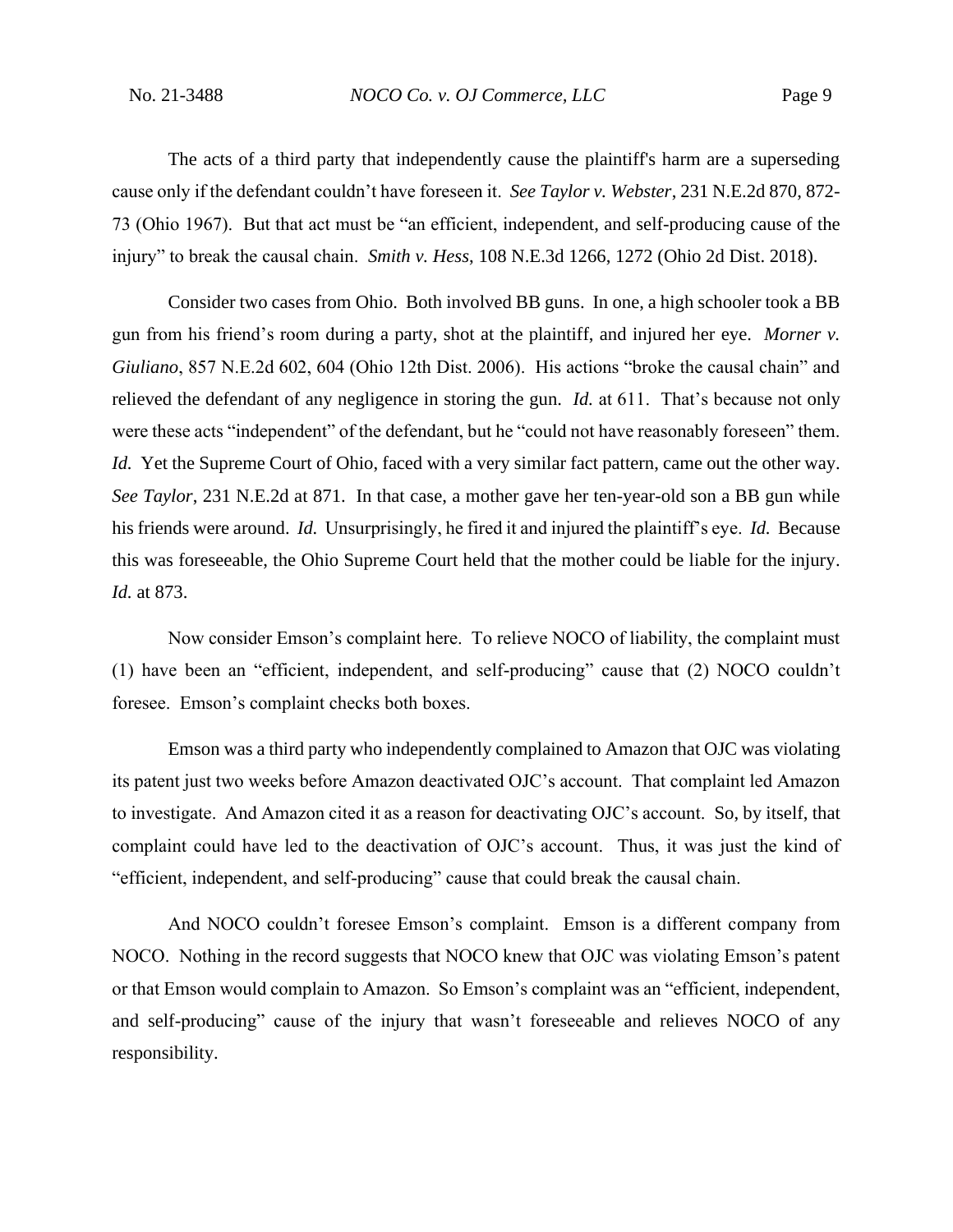OJC attacks both aspects of Emson's complaint that make it a superseding cause. First, it argues that violating Amazon's IP policy—the policy Emson complained under—doesn't result in deactivation. This is wrong. Amazon's IP policy explicitly states that a violation "may result in loss of selling privileges" and provides actions a seller can take if its "account has been suspended because of notices of IP infringement."**<sup>4</sup>** Amazon, *Intellectual Property Policy for Sellers*, https://sellercentral.amazon.com/gp/help/external/201361070 (last visited, Feb. 17, 2022).**<sup>5</sup>** So violating Amazon's intellectual property policy does result in suspension, which means that Emson's complaint, by itself, could have led to the deactivation of OJC's account.

Second, OJC argues that NOCO could foresee that Amazon would deactivate its account. But OJC can't have its cake and eat it too. The only reason that it would be foreseeable to NOCO that Amazon would deactivate its account would be if OJC was actually violating the anticounterfeiting policy. But if OJC violated the policy, then NOCO's complaint was not the proximate cause of the deactivation. Rather, it was its own failure to abide by the policy. In any event, NOCO submitted complaints to Amazon for three months and Amazon did not deactivate OJC's account. It was not until Emson also complained that Amazon deactivated the account. So based on Amazon's previous inaction, it wasn't foreseeable to NOCO that Amazon would deactivate OJC's account. And again, it wasn't foreseeable to NOCO that Emson would have even complained.

*Amazon's Independent Investigation*. But even if Emson weren't in the picture, NOCO would still not be liable. Why? Because Amazon conducted its own independent investigation. So here we have another scenario where a third party is intervening. But, unlike Emson's complaint, Amazon is not independently causing the harm. Instead, Amazon could have prevented the harm and failed to do so. Is that a superseding cause? Yes.

**<sup>4</sup>**OJC relies on Amazon's Intellectual Property for Rights Owners. But that is not the policy that would be relevant to OJC. As a seller, OJC is governed by the policy for sellers.

**<sup>5</sup>**Both parties cite the current Amazon IP policy without suggesting that it differs from the policy in effect at the time of the relevant events here.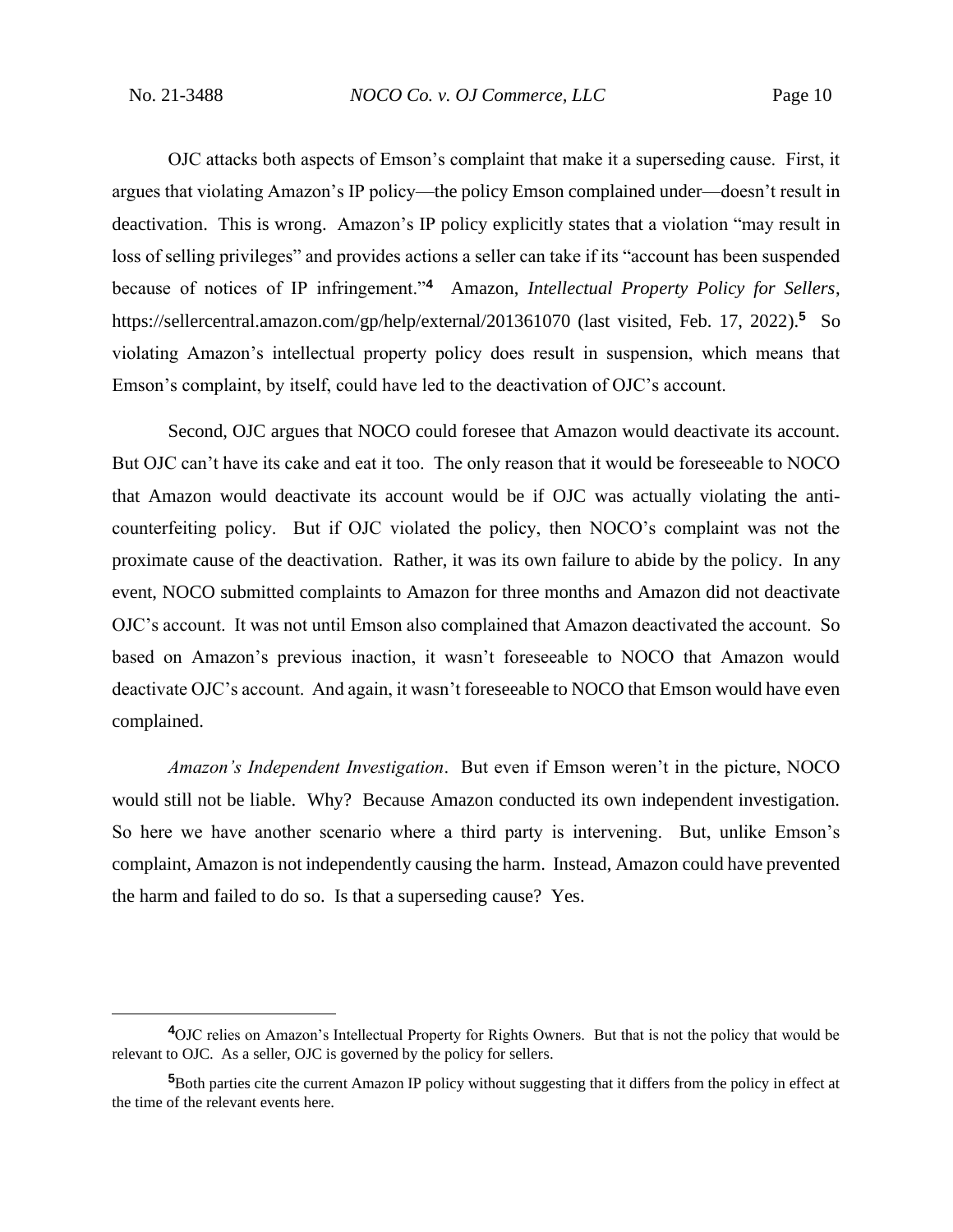When a third party that could have prevented the harm acts to cause the harm instead, then the chain of causation is broken. The Ohio courts explain it this way: A break occurs when "another conscious, responsible agency that could or should have eliminated the hazard intervenes in an agency creating a hazard and an injury result[s] therefrom." *See Czarney*, 853 N.E.2d at 694.

For an illustration, consider *Durrani*. *See Walls v. Durrani*, No. C-200167, slip op., 2021 WL 5860869 (Ohio 1st Dist., Dec. 10, 2021). There, the plaintiff sued a doctor who first advised her to get an intrusive surgery. *Id.* at \*1. She didn't. *Id.* Instead, she chose a less intrusive surgery and a different doctor performed it. *Id.* The Ohio Court of Appeals found no proximate cause. *Id.* at \*5. The court explained that any "initial negligence" by the defendant "was cut off" by the second doctor's "independent recommendation and performance of" the less-intrusive surgery. *Id.* That's because proximate cause "does not include acts interrupted by another person's tortious conduct." *Id.* And the second doctor "was a conscious and responsible agent" that "could have" and "in fact did, eliminate any hazard" from the first doctor's negligence. *Id.*

And our malicious prosecution cases are also informative. The causation issues presented here are analogous to those we resolve in malicious prosecution cases brought under 42 U.S.C. § 1983. *See, e.g.*, *Sykes v. Anderson*, 625 F.3d 294 (6th Cir. 2010). Typically, in those cases, a plaintiff who was wrongfully prosecuted sues the police officer whose actions began the criminal proceedings. The plaintiff generally argues that false information provided by the investigating officer began a chain of events that eventually caused the criminal proceedings. And, like NOCO, the officer responds that the chain of causation was broken because prosecutors and courts independently determine issues like probable cause.

How do we decide those cases? We look at whether the officer's actions influenced the final decision. For example, in *Gregory*, the plaintiff brought malicious prosecution claims against two officers based on some false investigatory notes and false testimony at a hearing. *Gregory v. City of Louisville*, 444 F.3d 725, 757 (6th Cir. 2006). We found that the false investigatory notes were not linked to the court's decision, so the claim based on them couldn't proceed to the jury. *Id.* at 759-60. But the false testimony directly factored into the court's decision, so that claim could. *Id.* at 758-59. And in *Sykes* too, we explained that even though it was the prosecutor who made the decision, there was still "ample evidence" of the officer's "influence[] or participat[ion]"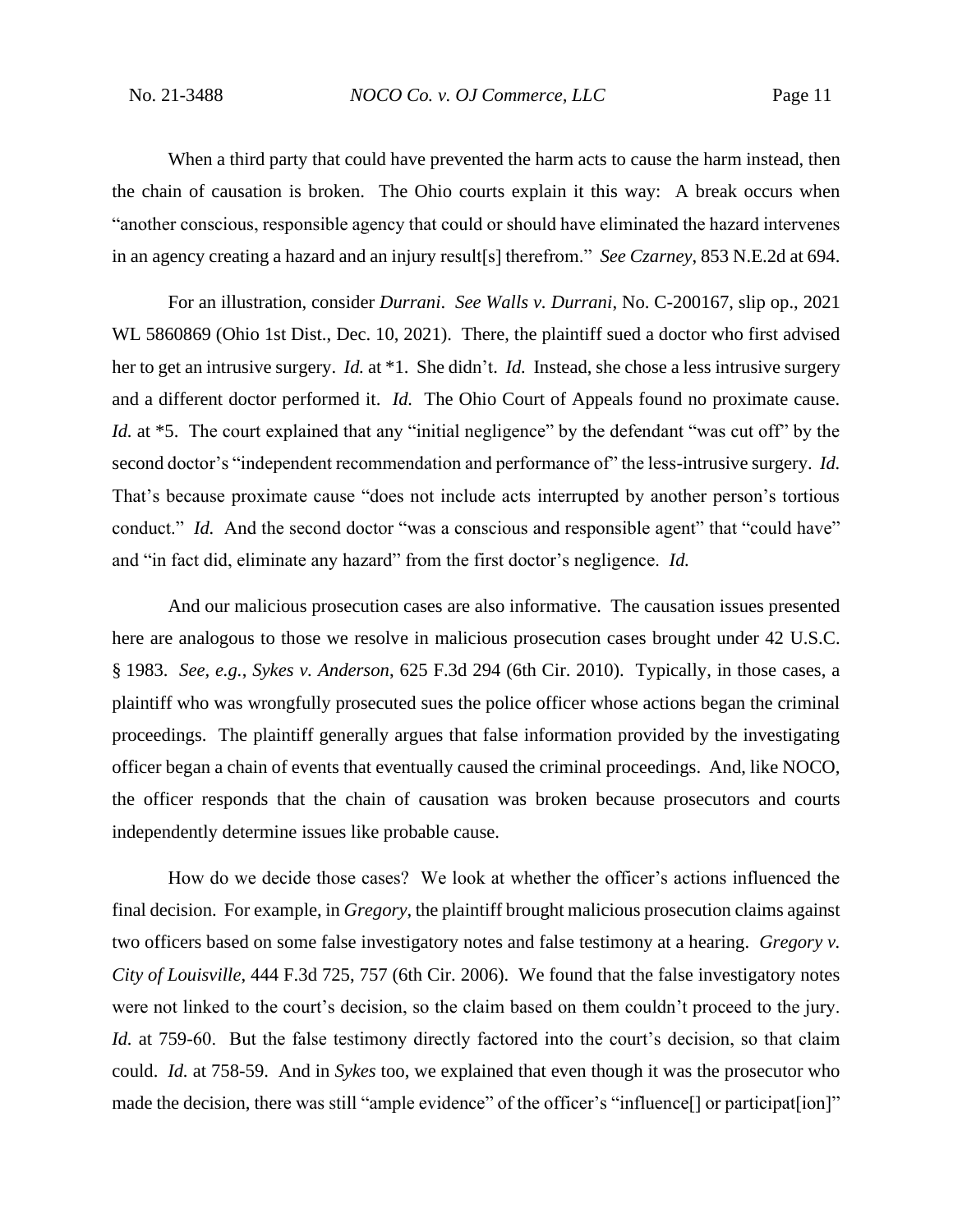in the ultimate decision to prosecute. *Sykes*, 625 F.3d at 317. Compare that with *DePiero*, where we rejected a malicious prosecution claim because the officer "had no role" in issuing the warrant. *DePiero v. City of Macedonia*, 180 F.3d 770, 789 (6th Cir. 1999).

Here, Amazon conducted its own independent investigation. And it made the decision to deactivate OJC's account based on that investigation. Amazon's anti-counterfeiting policy tells us just as much. In its policy, Amazon explicitly states that it takes actions based on its own review. And Amazon sent multiple warning emails to OJC before deactivating OJC's account. This shows that Amazon did, in fact, investigate the claims and that NOCO had no role in the investigation or the ultimate decision. OJC provided no evidence to the contrary. Thus, even if NOCO's complaint alone set off Amazon's investigation, Amazon had the chance to "eliminate the hazard" and didn't. So Amazon's independent investigation was an intervening cause that relieves NOCO of any responsibility.

*OJC's Own Conduct*. Finally, consider the third cause in this case: OJC's own conduct. Unlike the previous two causes, this one is based on the party's own action. Can a party's own action be a superseding cause? It can.

When the plaintiff's own conduct could have prevented the harm but didn't, the plaintiff's actions are considered a superseding cause. So, to find proximate cause, the "causal connection" between the defendant's acts and the plaintiff's injury, must not be "broken by the plaintiff's own negligence." *See Smith v. Hess*, 108 N.E.3d 1266, 1273 (Ohio 2d Dist. 2018) (quotation marks and emphasis omitted); *see also Miller v. Nussbaum*, 1999 WL 3568, No. 98COA01253, (Ohio 5th Dist. Dec. 14, 1998).

In *Hess*, the Ohio Court of Appeals found that the plaintiff's own actions were a superseding cause that broke the causal chain. *See* 108 N.E.3d at 1274. After a car crash, the plaintiff exited his car and eventually "stepp[ed] over the guardrail and attempt[ed] to make his way down what he knew to be a 'very steep' and ice-covered hillside." *Id.* at 1273. The court found that the plaintiff's "own conduct," had "interrupt[ed] any sequence set in motion by [Defendant's] alleged negligence." *Id.* at 1274.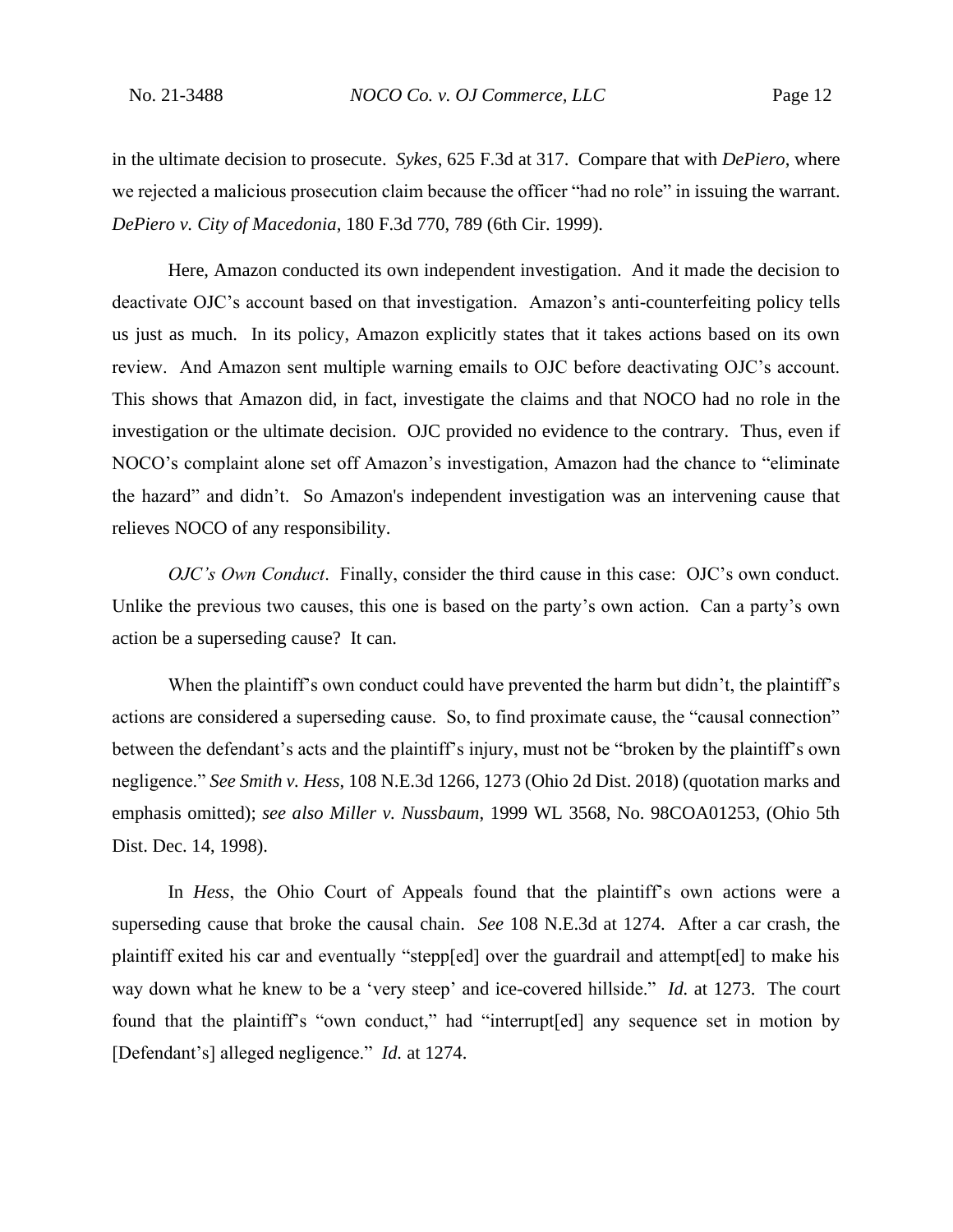In *Nussbaum*, too, the Ohio Court of Appeals found that the plaintiff's arrest and prosecution "were the result of her actions" in fleeing from the police. 1999 WL 3568, at \*4. Even though the police chased the plaintiff because of the defendant's statements to them, the plaintiff's actions were "an intervening and superseding cause." *Id.* So the defendant's statements were not the proximate cause of the plaintiff's injuries. *Id.*

So too here. OJC's account was suspended because of its failure to submit documents that satisfied either of Amazon's policies. After every complaint, Amazon sent OJC an email asking for documentations that prove it was following the policies. At this point, OJC could have stopped the harm. But it didn't. Its documents didn't convince Amazon that it was following the policy. And so Amazon suspended OJC's account. Thus, because OJC could have prevented the harm to itself and failed to do so, its own actions were a superseding cause that relieved NOCO of liability.

In sum, three causes here relieved NOCO of liability: (1) Emson's complaint, (2) Amazon's independent investigation, and (3) OJC's own actions.

A decision from the Ohio Court of Appeals combines these three causes into one case and further supports our decision here. *See Hetmanski v. Doe*, No. 2016-T-0123, 2017 WL 3480363 (Ohio 11th Dist. Aug. 14, 2017). The plaintiff in *Hetmanski* was a social worker employed by a hospital. *Id.* at \*1. She did not follow the hospital's policies in an adoption proceeding and the adoption fell through. *Id.* at \*2. The director of an adoption agency complained to the hospital, and at the same time, other hospital employees also complained. *Id.* at \*1. *Id.* So the hospital investigated. *Id.* at \*2. It found that the plaintiff, according to her own documents, did not follow hospital policy, and fired her. *Id.*

The social worker sued the director of the adoption agency. *Id.* She claimed that his complaint to the hospital was false and constituted tortious interference with employment. *Id.* The court of appeals disagreed. It held that the social worker could not establish that the director's complaint was the proximate cause of her firing. *Id.* at \*5.

In coming to this conclusion, the court looked at three facts that broke the causal chain. First, it found that other employees expressed concern to the hospital. *Id.* at \*5. So even if the defendant's complaint led to the hospital's investigation, it was not the only reason for the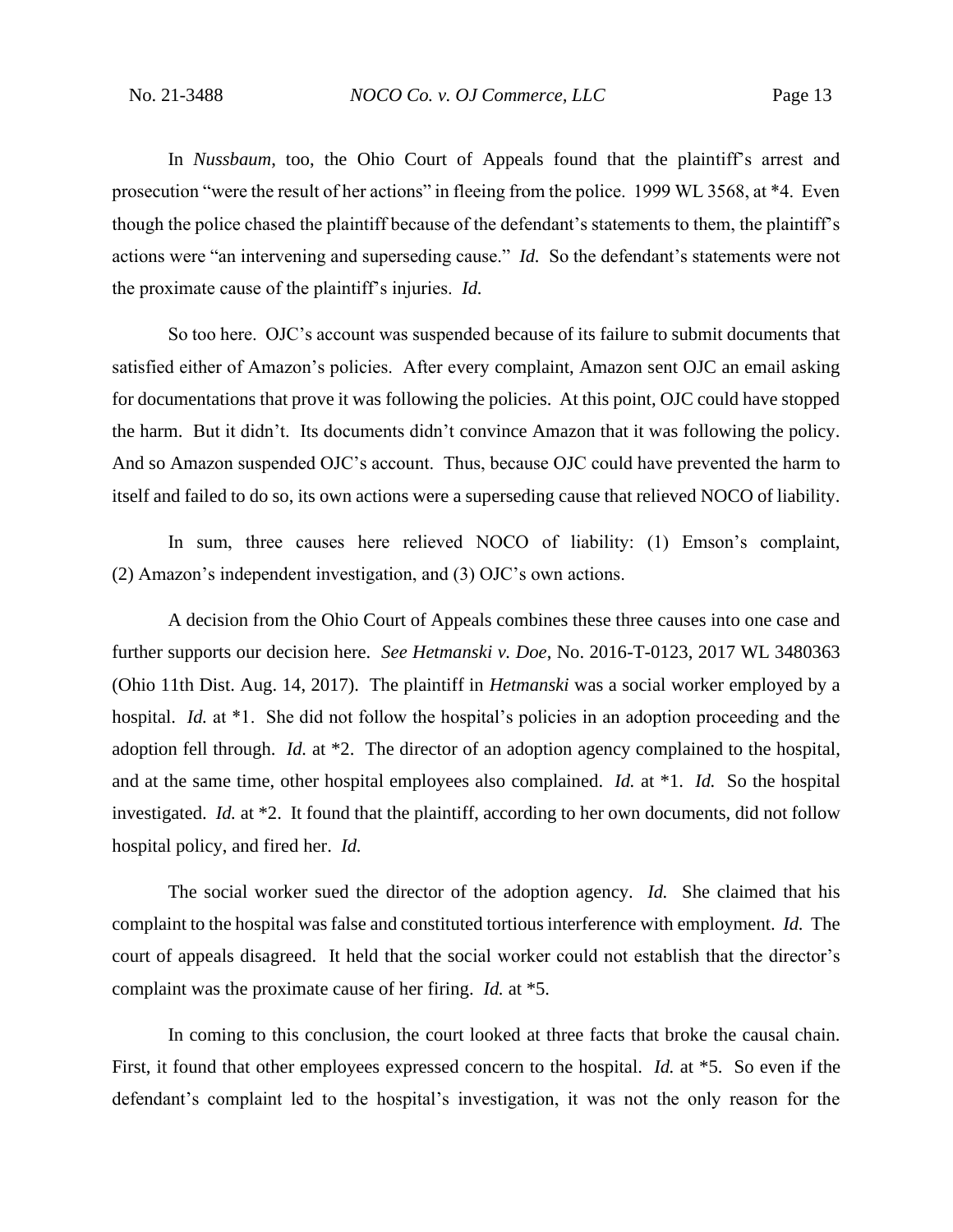investigation. *Id.* Second, the hospital conducted an independent investigation, and the defendant was not involved in it. *Id.* Finally, the court noted that during the investigation, the plaintiff's own documents showed that she did not follow the hospital's policy. *Id.* So based on the intervening acts of third parties (the employees and the hospital's investigation), as well as the plaintiff's own documents, the court held that there was no proximate cause.

The analogy here is obvious. Like the employees in *Hetmanski*, Emson independently complained to Amazon. Like the hospital, Amazon conducted its own independent investigation. And, like the social worker, OJC's own conduct led to the deactivation of its account. That was enough for the Ohio Court of Appeals to find no proximate cause exists and it's enough for us here too.

For these reasons, we hold that OJC cannot establish proximate cause because three intervening causes—Emson's independent complaint, Amazon's independent investigation, and OJC's own response to Amazon—broke the causal chain and relieved NOCO of any liability.

C.

OJC makes one final argument based on statistics. In its view, the district court correctly recognized that there were three equally likely explanations for why Amazon deactivated its account. These were that Amazon could have deactivated OJC's account because of (1) NOCO's complaint alone, (2) Emson's complaint alone, or (3) both of their complaints together. As OJC sees it, this means that in two out of three scenarios (or 66%), NOCO was involved. And from this statistical fact alone, OJC concludes that it is more likely than not that NOCO was involved. We aren't convinced.

To be fair, the district court's seeming conclusion that Emson alone likely motivated Amazon's actions is probably an impermissible inference. After all, Amazon's email cites both NOCO and Emson as reasons for the deactivation. So, without more, we can't say if Emson alone is responsible. But we don't think that's what the district court meant here anyway. The court viewed the record as lacking any evidence that NOCO motivated Amazon either alone or in part aside from those scenarios being two of three equally likely possibilities. *See NOCO Co. v. OJCommerce LLC*, No. 1-19-cv-02298, 2021 WL 1788578, at \*3 (N.D. Ohio May 5, 2021)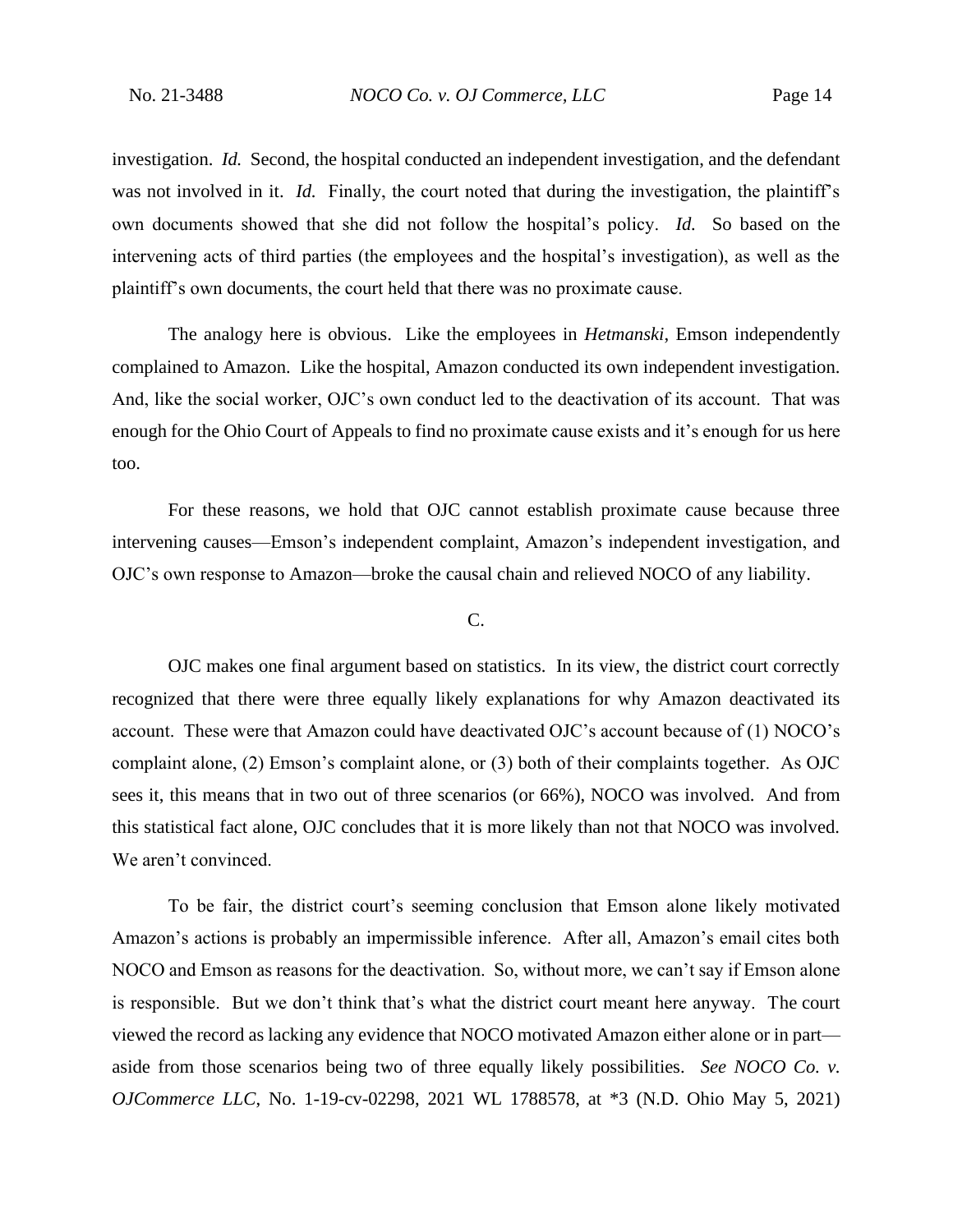("Contrary to OJCommerce's assertions, these emails are insufficient to establish that Amazon temporarily removed OJCommerce because of the NOCO complaint.").So the district court found that the email wasn't enough evidence to get to the jury. And we agree.

But even if the district court's opinion can be taken to endorse a 66% probability that NOCO was involved, OJC's claim still fails. Why? Because of the general view in the law that probabilistic evidence alone can't carry a plaintiff's burden. *See, e.g.*, *Howard v. Wal-Mart Stores, Inc.*, 160 F.3d 358, 360 (7th Cir. 1998) (Posner, J.); *see also* Richard A. Posner, *An Economic Approach to the Law of Evidence*, 51 Stan. L. Rev. 1477, 1508-09 (1999).

Indeed, the question of pure statistical evidence conjures visions of the classic Blue Bus hypothetical, which is a variation of the Massachusetts Supreme Court's opinion in *Smith v. Rapid Transit Inc.*, 58 N.E.2d 754 (Mass. 1945). *See* Michael S. Pardo, *The Paradoxes of Legal Proof: A Critical Guide*, 99 Boston U. L. Rev. 223, 237 (2019); Posner, *An Economic Approach*, *supra*, at 1508-09. Imagine the following: suppose a plaintiff is hit by a bus. We don't know anything about the bus, but we do know that Blue Bus Company owns 75 percent of the buses in town and Red Bus Company owns 25 percent. The plaintiff sues Blue Bus Company and offers no evidence, just the statistics. Does the case go to the jury? Most legal authorities say "no." *Howard*, 160 F.3d at 360; *see also Galvin v. Eli Lilly and Co.*, 488 F.3d 1026, 1034-35 (2007) (explaining that courts "usually reject the argument" that statistical evidence alone is enough); Richard W. Wright, *Causation, Responsibility, Risk, Probability, Naked Statistics, and Proof: Pruning the Bramble Bush by Clarifying the Concepts*, 73 Ia. L. Rev. 1001, 1050-51 (1988). And that's what the Massachusetts Supreme Court held in *Smith*, too. *See* 58 N.E.2d at 470. It explained that "it was not enough" for "the mathematical chances [to] somewhat favor the proposition that a bus of the defendant caused the accident." *Id.*

It's true, academics have debated the use of statistics given that some commentators, including Judge Posner, have recognized that all evidence is probabilistic in some sense. *See Howard*, 160 F.3d at 360; *see also* Posner, *An Economic Approach*, *supra*, at 1508; *compare* Wright, *supra*, at 1001, 1075 (rejecting use of statistical evidence and arguing that "[t]here should not be liability . . . when it has not been established that the defendant behaved tortiously"), *with* Daniel Shaviro, *Statistical-Probability Evidence and the Appearance of Justice*, 103 Harv. L. Rev.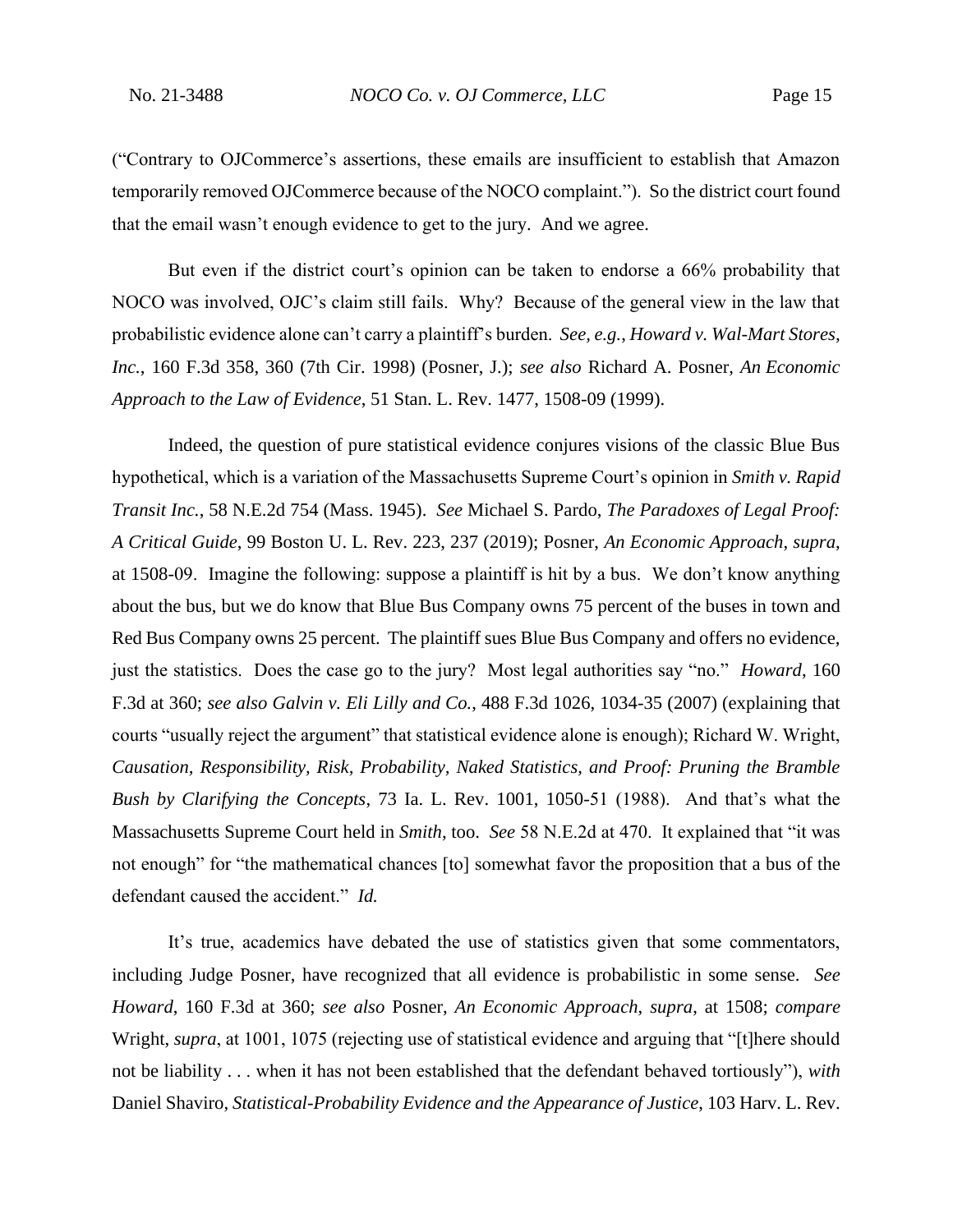530, 531 (1989) (arguing that the *Smith* rule rejecting pure statistical evidence "is not convincing") *and* Sam Fox Krauss, *Against the Alleged Insufficiency of Statistical Evidence*, 47 Fla. St. U. L. Rev. 801, 802 (arguing that "statistical evidence should be sufficient, on its own, for conviction in a criminal trial or a ruling a civil trial").

And it's also true that some courts, in some special circumstances, have let plaintiffs rely on statistics alone. *See Sindell v. Abbott Lab'ys*, 607 P.2d 924 (1980); *In re Agent Orange Prod. Liab. Litig.*, 597 F. Supp. 740 (E.D.N.Y. 1984); *see also Howard*, 160 F.3d at 360. But in those mass-tort cases, particularized evidence was unavailable. Not so here. We have no reason to believe that particularized evidence from Amazon, that could have added to the statistical speculation, would not have been available here. In fact, OJC itself has identified a source from Amazon who it claims could have testified.<sup>6</sup> But the record contains no testimony from him. And OJC has presented no other evidence to support its statistical argument.

The concerns with using only statistical evidence are summarized in the following dilemma. Just because OJC is relying on pure statistical evidence—that there is a 66% probability that NOCO was responsible—doesn't mean that there is, in fact, a 66% probability that NOCO was responsible. *See Howard*, 160 F.3d at 360. Rather, it goes to show that either OJC (1) "investigated and discovered that" NOCO wasn't responsible, or (2) that it "simply has not bothered to conduct an investigation." *Id.* If it's the first, then OJC cannot carry its burden of proof against NOCO. If it's the second, then OJC's claim also fails. That's because "[a] court shouldn't be required to expend its scarce resources of time and effort on a case until the plaintiff has conducted a sufficient investigation to make reasonably clear that an expenditure of public resources is likely to yield a significant social benefit." *Id.* This is, after all, why the plaintiff has the burden of proof in the first place. *Id.* We think this case likely falls within this latter category. And that's why there is no evidence in the record from Amazon that supports OJC's statistical evidence.

**<sup>6</sup>**OJC states that "discovery was ongoing during summary judgment briefing." (Appellant's Br. at 27-28.) While it hints at it, OJC doesn't argue that summary judgment was premature. In any event, if OJC needed more time for discovery, it should have filed a motion for more discovery under Fed. R. Civ. P. 56(d). But OJC didn't do that here.